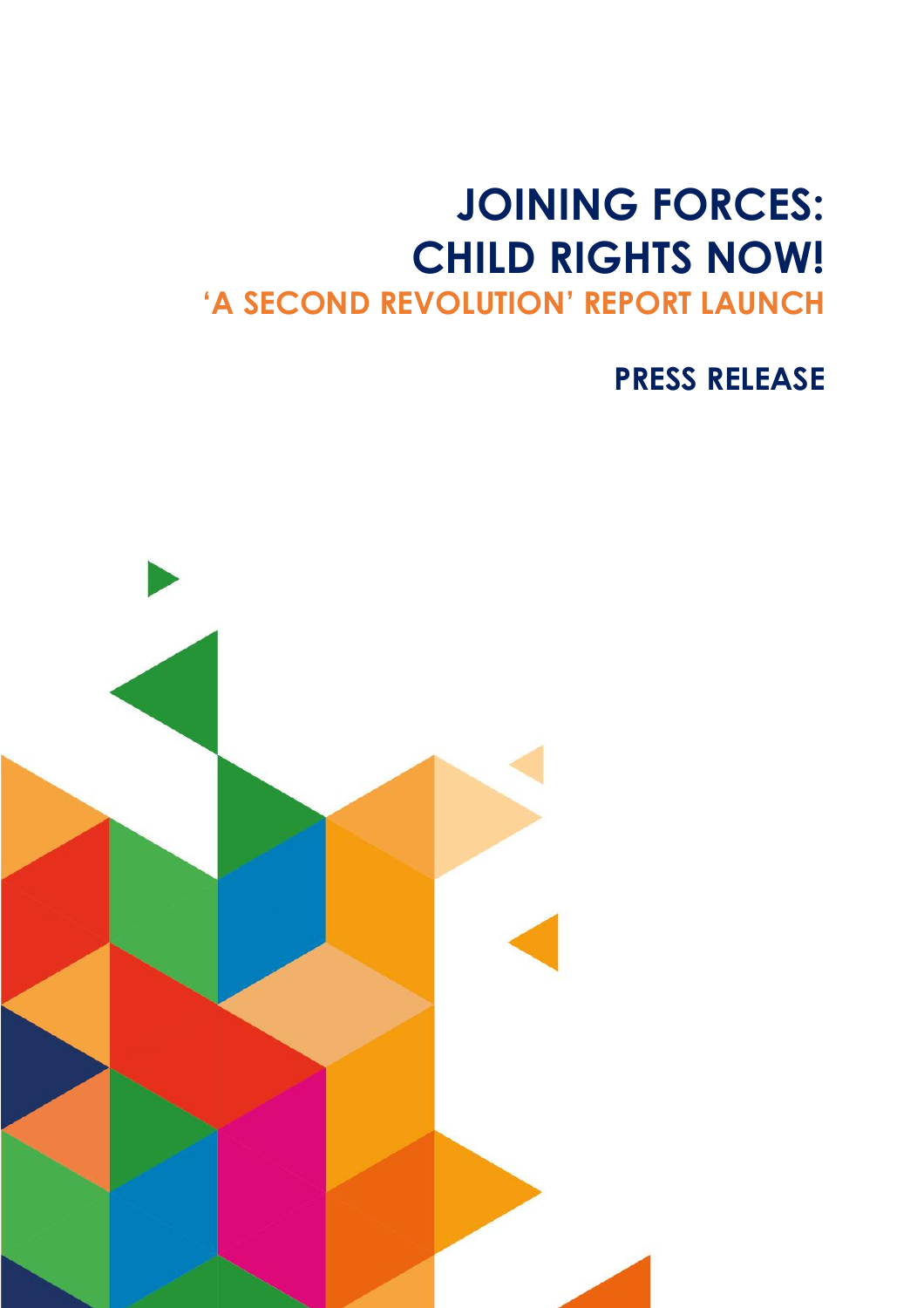

## **LEADING CHILD RIGHTS ORGANIZATIONS CALL FOR A SECOND REVOLUTION IN CHILD RIGHTS**

THIRTY YEARS AFTER GLOBAL LEADERS ADOPTED THE CONVENTION ON THE RIGHTS OF THE CHILD, MILLIONS OF CHILDREN LACK RIGHTS AND PROTECTIONS NEEDED TO THRIVE

**NEW YORK, 26 June 2019 –** Thirty years after global leaders promised to protect the rights of all children, millions are not in school, face poverty, exploitation, violence, neglect, and abuse. A new report, *A Second Revolution: 30 years of child rights, and the unfinished agenda,* says it is time for the global community to fulfil the broken promises of the UN Convention of the Rights of the Child (UN CRC).

Produced by the Joining Forces Alliance — an alliance of the six leading child-focused organizations — the report makes the case for a new era of commitment for children. Alliance members assert that governments must take bold action to target the children who continue to suffer, often the result of discrimination based on gender identity, race, caste, religion, disability or sexual orientation.

"There has been remarkable progress for children since the adoption of the Convention on the Rights of the Child, but we cannot overlook the millions who have been left behind," said Meg Gardinier, Chair of the Joining Forces CEO Oversight Committee. "It is the most vulnerable children the world overlooks – those facing extreme poverty, the young living in fragile states, refugees, and children with disabilities. When it comes to translating commitments into lasting change, we have fallen short and we must do better. This is a moral, legal and economic failure that the world can ill afford."

Global statistics reflect the challenges that remain. Each year:

- $\triangleright$  Over 5 million children die from preventable causes, and nearly half of these deaths are attributable to undernutrition;
- ➢ 95,000 children a year 70% of them boys are murdered, and 15 million adolescent girls report experiencing forced sex;
- ➢ And 64 million children lack access to primary education.

The report highlights key factors that contribute to the gaps in progress, including a lack of investment in services that are critically important for children. For example, most countries fall well short on spending the 5-6% of GDP to ensure universal coverage of essential health care. And foreign aid, which many of the poorest countries rely on, is falling short in critical areas such as health and education.

Another factor is the lack of quality data. Governments tend to rely on data that reflects national averages, making it difficult to identify the needs of specific children and to monitor progress. Disaggregation of data by gender, age, disability and locality, is increasingly important as many rights violations are concentrated amongst disadvantaged groups of children.



Save the Children



Terre des Hommes I lerre des Hommes<br>International Federation World Vision